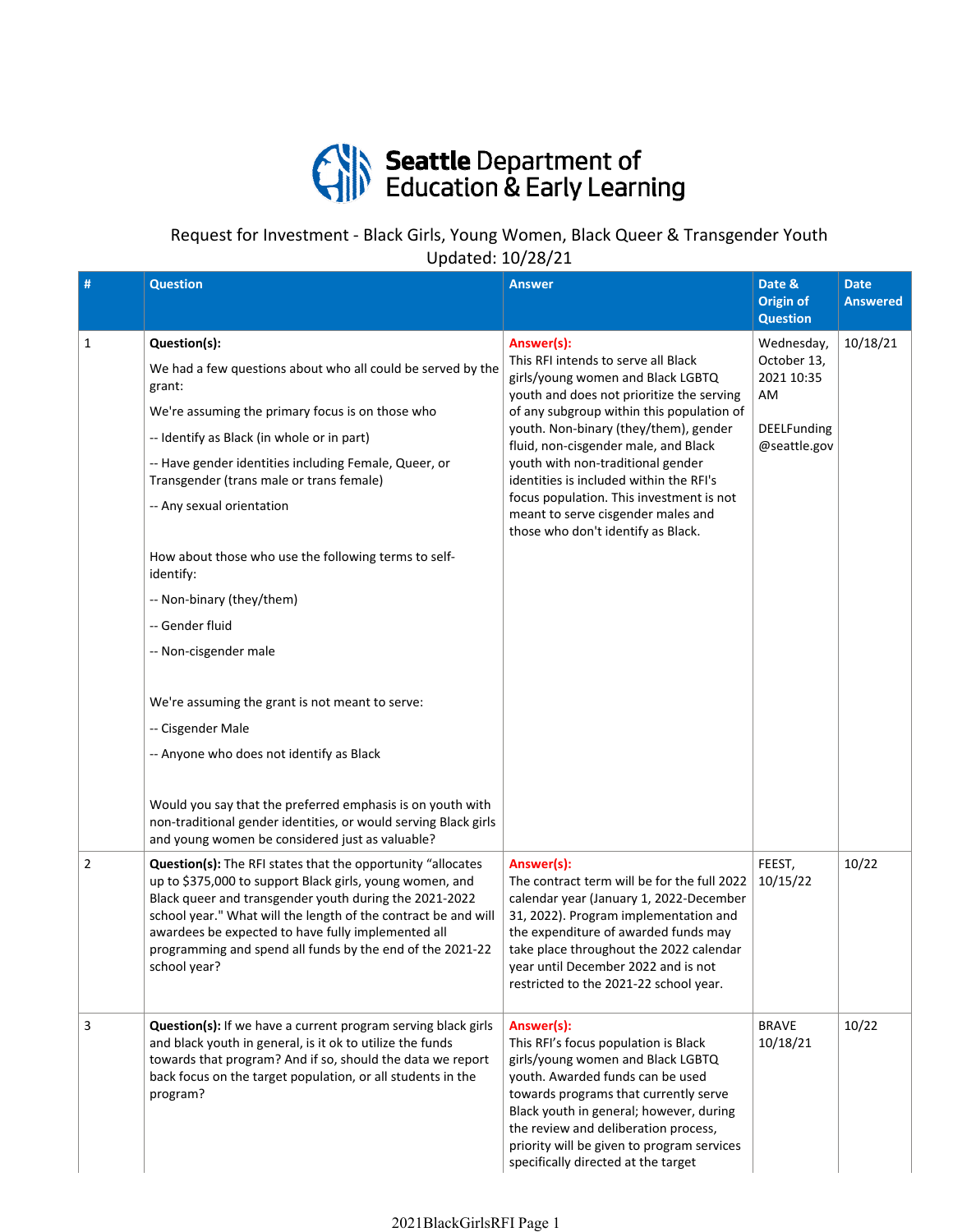|   |                                                                                                                                                                                                                                                                                                                                                                                                                                                                                                                                                                                                                                                                                                                                                                                                                                                                                                                                                                                                                                                                                                                                                                                                                                                                  | population of youth and reported data<br>should focus on the target population.                                                                                                                                                                                                                                                                                                                                                                                                                                                                                                                                                                                                                                                                                                                                                                                                                                                                                                                                                                                              |                                                                                                                                                                                                                                                     |       |
|---|------------------------------------------------------------------------------------------------------------------------------------------------------------------------------------------------------------------------------------------------------------------------------------------------------------------------------------------------------------------------------------------------------------------------------------------------------------------------------------------------------------------------------------------------------------------------------------------------------------------------------------------------------------------------------------------------------------------------------------------------------------------------------------------------------------------------------------------------------------------------------------------------------------------------------------------------------------------------------------------------------------------------------------------------------------------------------------------------------------------------------------------------------------------------------------------------------------------------------------------------------------------|------------------------------------------------------------------------------------------------------------------------------------------------------------------------------------------------------------------------------------------------------------------------------------------------------------------------------------------------------------------------------------------------------------------------------------------------------------------------------------------------------------------------------------------------------------------------------------------------------------------------------------------------------------------------------------------------------------------------------------------------------------------------------------------------------------------------------------------------------------------------------------------------------------------------------------------------------------------------------------------------------------------------------------------------------------------------------|-----------------------------------------------------------------------------------------------------------------------------------------------------------------------------------------------------------------------------------------------------|-------|
| 4 | <b>Question(s):</b> Do proposed services have to start immediately<br>(January)?                                                                                                                                                                                                                                                                                                                                                                                                                                                                                                                                                                                                                                                                                                                                                                                                                                                                                                                                                                                                                                                                                                                                                                                 | Answer(s): Contracts and associated<br>services may begin anytime between<br>January 1, 2022 and December 31, 2022.<br>All contracts, regardless of start date, will<br>end by December 31, 2022. Start and end<br>dates will be determined during contract<br>negotiation with successful applicants.                                                                                                                                                                                                                                                                                                                                                                                                                                                                                                                                                                                                                                                                                                                                                                       | 10/20 TA<br>Session                                                                                                                                                                                                                                 | 10/22 |
| 5 | Question(s):<br>Bonjour,<br>Nous espérons que ce mail vous arrive en bonne santé,<br>Nous sommes une organisation dédiée aux femmes et filles<br>trans et personnes vivant avec handicap dénommée HELP<br>TRANS INITIATIVE, œuvrant dans le territoire de FIZI en<br>province du Sud-Kivu en République Démocratique du<br>Congo,<br>Nous sommes suffisamment intéressées par votre appel à<br>candidature de subvention ainsi nous voulons savoir si nous<br>sommes éligibles nous pouvons soumettre notre candidature<br>de subvention?<br>Au plaisir de vous lire bientôt pour que nous puissions<br>prendre de mesures pour postuler<br>Google Translation:<br>Hello,<br>We hope this email reaches you in good health,<br>We are an organization dedicated to trans women and girls<br>and people living with disabilities called HELP TRANS<br>INITIATIVE, working in the territory of FIZI in the province of<br>South Kivu in the Democratic Republic of Congo,<br>We are sufficiently interested in your grant call so we want to<br>know if we are eligible we can submit our grant application?<br>Looking forward to hearing from you soon so we can take<br>action to apply                                                                         | Answer(s):<br>This RFI is intended to serve youth in the<br>city of Seattle and eligibility to apply is<br>restricted to the six community based<br>organizations identified in the Young,<br>Gifted and Black Landscape Study:<br>Building Resilience & Variations of<br>Excellence (BRAVE)<br>Girls on the Run<br>Coyote Central<br>YMCA<br><b>FEEST</b><br>Young Women Empowered (Y-WE)<br>Applications from organizations not listed<br>here will not be accepted or reviewed.                                                                                                                                                                                                                                                                                                                                                                                                                                                                                                                                                                                           | From: HELP<br><b>TRANS</b><br><b>INITIATIVE</b><br>Sent: Friday,<br>October 22,<br>2021 8:15<br>AM<br>To:<br>DOE_DEELFu<br>nding<br><deelfundin<br>g@seattle.go<br/>V &gt;</deelfundin<br>                                                          | 10/22 |
| 6 | Question(s):<br>We have three unrelated questions:<br>The project we're envisioning will consist of working with a<br>relatively small group of Black girls and LGBTQ+ youth (~8<br>youth) in a pilot project to craft a program that is<br>authentically developed by and for youth who share those<br>identities. Five months working with teaching artists,<br>program staff, and one-on-one adult mentors will require a<br>significant investment. Will the emphasis on youth-directed<br>program development rather than implementation and the<br>limited number of youth served directly in this pilot year limit<br>our application's competitiveness?<br>Is it possible to straddle two age categories (i.e., serve youth<br>ages 13-17)? If so, will it work to check the box with the age<br>range that applies to more of our youth and just explain our<br>expanded range in the narrative?<br>Is there any budget template associated with this grant? Our<br>recent funding from DEEL through the Community-Based<br>Summer Enhancement program had a very detailed budget<br>template divided into Personnel and Non-Personnel<br>categories. Are you looking for a budget with that level of<br>detail or would a more summary budget suffice? | Answer(s):<br>The intent of this RFI is to address the<br>critical lack of programs in Seattle that<br>are designed to serve Black girls, young<br>women and Black queer and transgender<br>youth and to learn best and/or promising<br>practices and successful programmatic<br>interventions to effectively serve this<br>population of youth. Proposals describing<br>youth-directed program development<br>with a limited number of youth that will<br>eventually lead to program<br>implementation and serving a larger<br>number of youth will not limit the<br>proposal's competitiveness.<br>Enrollment in programming or services<br>provided through this RFI's investments<br>will prioritize youth in Middle school<br>grades 6-8, ages 11-14 years old and/or<br>High school grades 9-12, ages 14-19 years<br>old. It is allowable for proposals to<br>provide services to youth across this age<br>range (11-19 years old). Applicants can<br>check multiple boxes for the age range<br>their program will serve and explain<br>accordingly in their proposal. | From:<br>Claudia<br><b>Stelle</b><br><claudia@co<br>yotecentral.o<br/>rg&gt;<br/>Sent:<br/>Tuesday,<br/>October 26,<br/>2021 9:13<br/>AM<br/>To:<br/>DOE_DEELFu<br/>nding<br/><deelfundin<br>g@seattle.go<br/>V&gt;</deelfundin<br></claudia@co<br> | 10/28 |